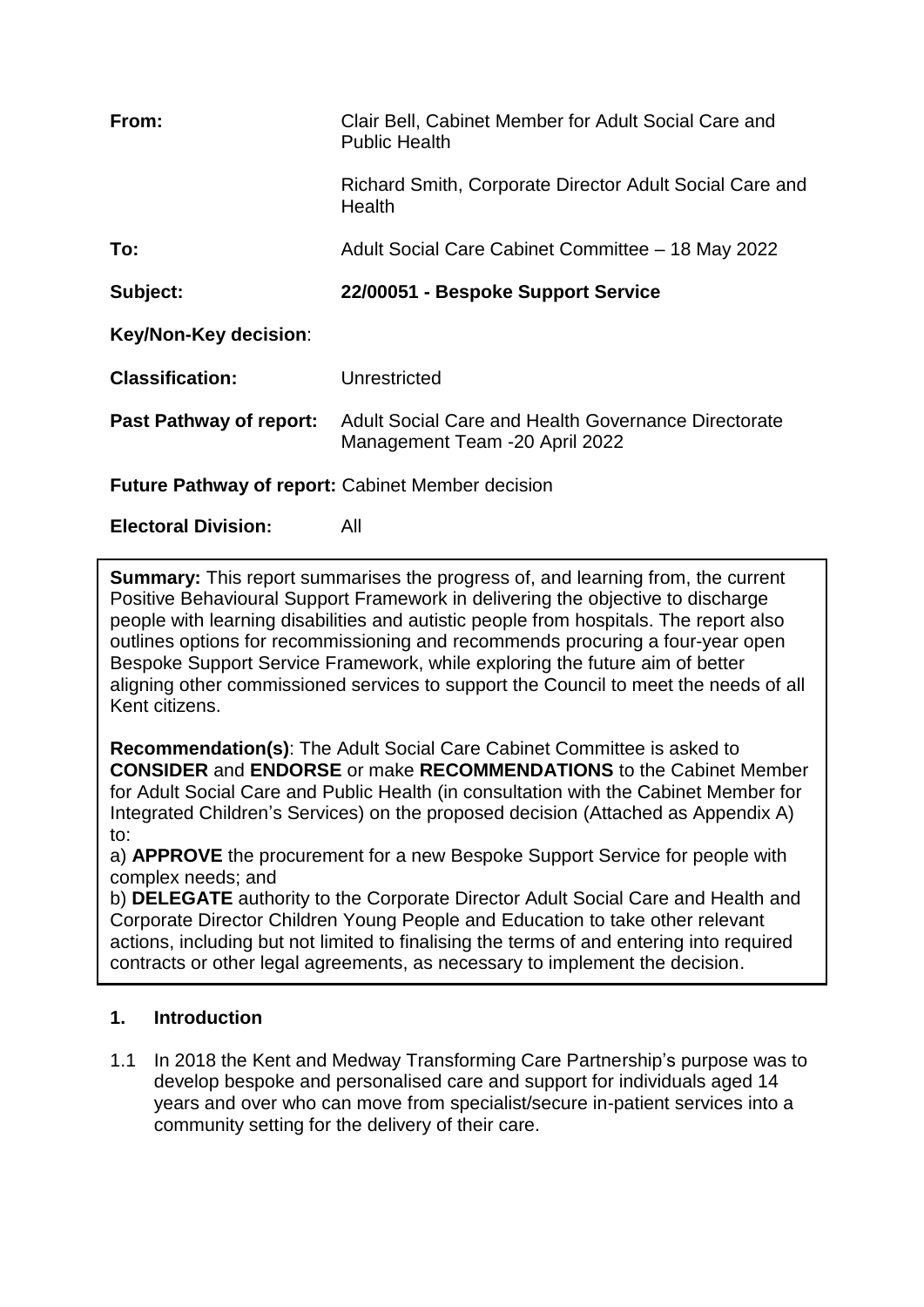- 1.2 To support this a new model of a Positive Behavioural Support (PBS) service was required to enable commissioners to work with a small group of providers to develop this specialist provision meeting the individual needs of people in a bespoke and person-centred way.
- 1.3 The Positive Behaviour Support (PBS) Service Framework was commissioned and started on 1 November 2018 and the contract is due to expire on 30 October 2022.
- 1.4 The bespoke nature of the PBS development directly contributes towards the Making a difference every day approach of putting the person first and aligns with the priorities set out in the adult social care strategy.
- 1.5 Central to this approach are three pillars of focus: practice, meaningful measures and innovation.
	- Practice: a strengths based approach is embedded within the contract and service delivery.
	- Meaningful Measures: the outcome-based contract was designed to engage people in innovative approaches to improving their life choices and wellbeing, based on their individual needs, seeking aspiration and progression.
	- Innovation: the outcome-based contract was designed to engage providers in innovative approaches to improving the life choices and wellbeing, based on individual needs, of the individuals supported.

### **2. Background and Current Position**

- 2.1 The tender and evaluation process in 2018 for the Positive Behavioural Support Service Framework involved partners from across the NHS and Local Authority Transforming Care Partnership. Fourteen (14) social care providers demonstrated they had, or were developing the approaches, competencies and capability to support people with a wide and individual set of needs.
- 2.2 The Framework was commissioned with the best intentions to meet only the complex needs of people with learning disabilities and autistic people. Based on the evidence available at the time Positive Behavioural Support (PBS) therapies and interventions were the appropriate route.
- 2.3 At the same time social workers from within Mental Health Teams have sought to refer people to the framework who are not medically recognised as having learning disabilities or being autistic, but who would benefit from a bespoke commissioned package of care, and more innovative collaborative solutions that can be offered through this framework of providers.
- 2.4 To this end, the PBS Framework has created the potential for providers to work in a new way and collaborate and develop more innovative solutions than may otherwise be offered through single service. This presents an opportunity to expand innovation, whilst addressing complexity in people's lives, and reframing needs within a social model, in line with emerging evidence, social movement and a need led, rights based and person-centred approach.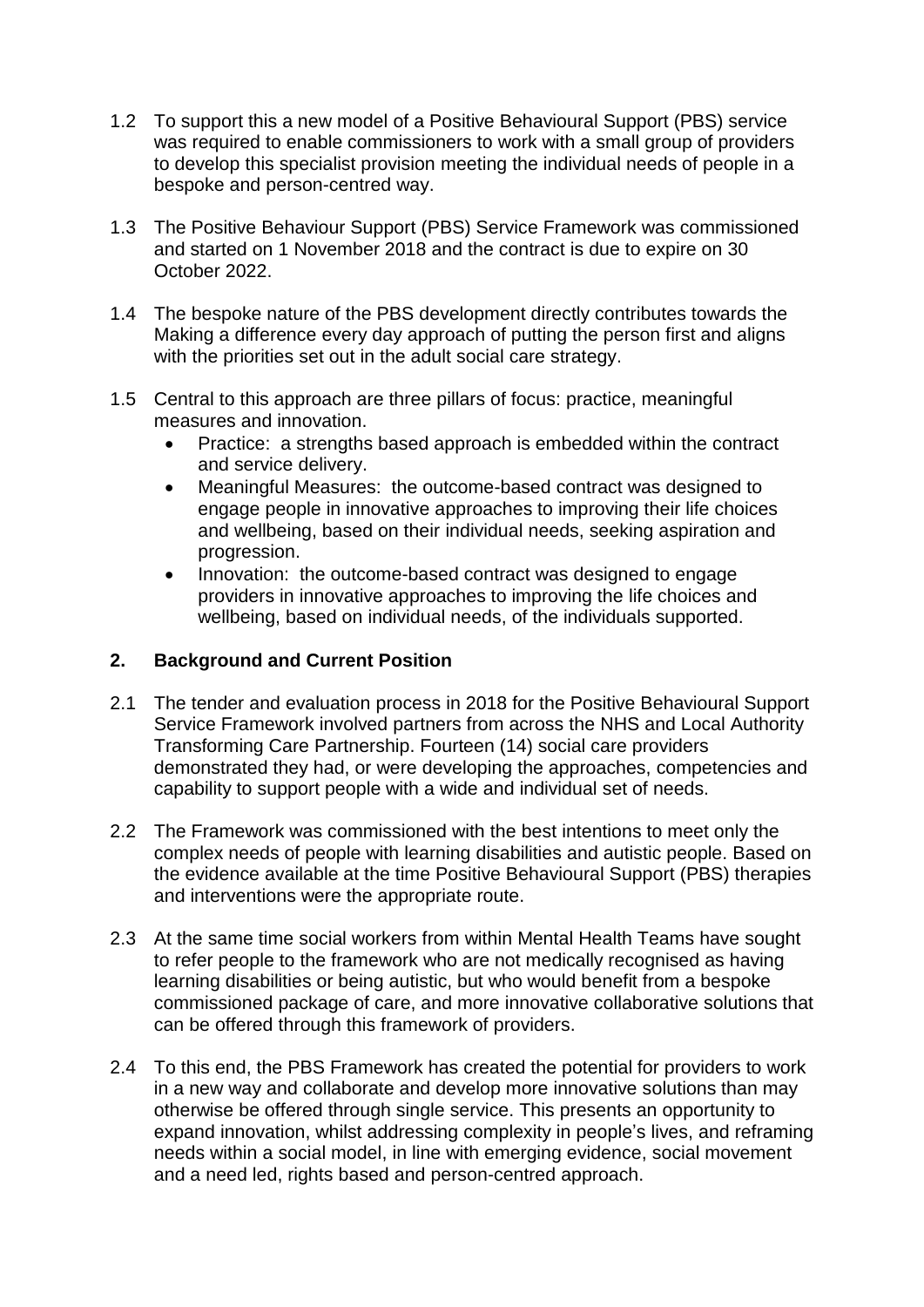## **3. Performance Data**

- 3.1 In March 2018 there were ninety-four (94) identified in-patients. The programme was required to reduce this figure to maximum of fifty-seven (57) individuals by March 2019 (by NHS England).
- 3.2 The PBS Framework was initially commissioned, by KCC as the lead commissioner, to develop bespoke, personalised care and support for the ninety-four (94) people who were autistic and/or had learning disabilities, aged fourteen (14) and over, and in specialist or secure in-patient services at that time.
- 3.3 Twenty-four (24) people have already received bespoke commissioned care and support via this framework and are now living in their own supported accommodation. There remain sixty-three (63) people (at the time of writing this report), who are autistic and/or have learning disabilities, in secure inpatient settings and require discharge. There are twenty-five (25) people currently in the discharge process (again at the time of writing this report).
- 3.4 Children's Social Care have received a total of 73 referrals. Fourteen (14) of these are currently in progress and twelve (12) have been placed through the Framework. To note, although the referrals come via the Children's teams the majority are people over 18 yrs. The support people receive would be to prevent escalation of need or entry into a residential or hospital placement.
- 3.5 Numbers of people currently in a hospital setting according to the Adults Inpatient Database and Discharge tracker is sixty-two (62). Nineteen (19) of these are people under the age of twenty-five (25) and forty-three (43) people over the age of twenty-five (25).
- 3.6 Experience of challenges within the current Care and Support in the Home market providing support for those with the most individual needs, shows the need to expand access to this framework for bespoke services across all areas of Adult Social Care to potentially also include people with Dementia.

# **4. Commissioning Considerations**

#### **Market Analysis**

- 4.1 At the time of commissioning the PBS Framework it was recognised there were minimal providers in the market place to develop and deliver the bespoke nature of care and support for the intended original group of people.
- 4.2 The PBS Framework was commissioned as a closed Framework to support development of the market, with a supporting process of referral and development to enable collaborative and innovative solutions to meet the needs of people with complex background, histories, diagnoses and needs.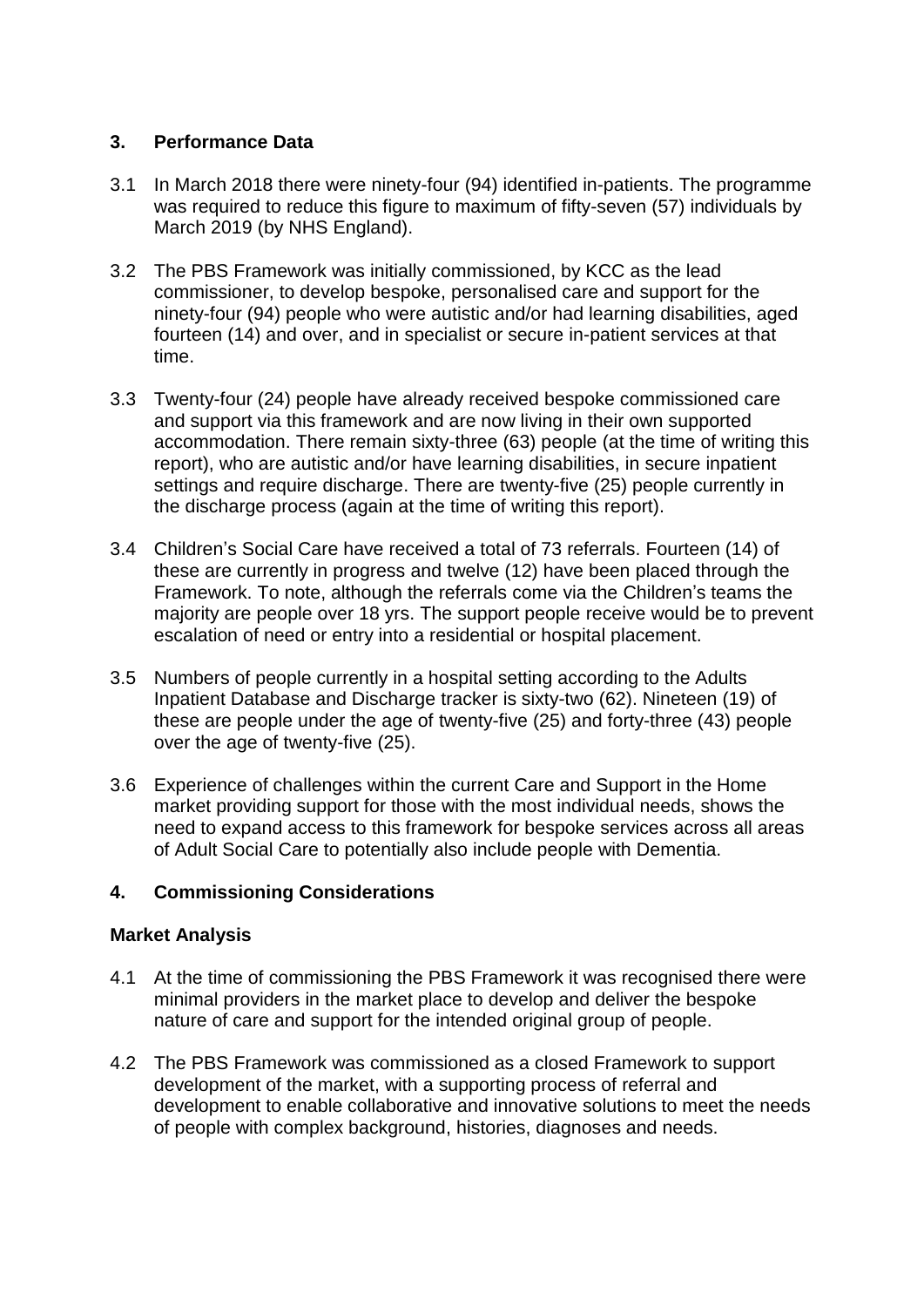4.3 In commissioning the PBS Framework for this very specific group of people there may be a risk of perverse incentivisation and development of a specialist market of providers who drive up costs associated with the concept of complexity and specialism associated with learning disability and autism. There is little incentive for providers to reduce care package costs beyond good contract management, and a tension with a health system which specialises people, and gate keeps access through diagnosis, limiting faith in people to succeed without restrictive practice – culture change is needed.

## **Commissioning Options**

- 4.4 In order to select a preferred commissioning option, KCC commissioners conducted an options appraisal process (attached as Appendix 1).
- 4.5 Following this process option 3 was selected as the preferred commissioning option. Option 3 comprises of commissioning a similar service, however using an open framework model allows more flexibility in delivering with a larger number of providers as well as allowing new providers to join if identified.
- 4.6 The preferred option will allow us to work across operational disciplines to understand the needs in line with the emerging landscape and commission in a more holistic and rights-based way.
- 4.7 The preferred option recommended, with a 4-year period, will allow enough time to enable the remaining sixty (60) inpatients to have their discharges planned with bespoke packages of care developed, as well as support the creation of the conditions to enable other people in complex situations to receive bespoke support. This would expand accessibility now, based on presentation of needs and remove the diagnosis gatekeeping.
- 4.8 The proposed future intention is to bring the Bespoke Support Service Framework commissioning for people with complex histories into the wider Strategic Frameworks which are already commissioned. Therefore, options for bringing the bespoke commissioning of support for the needs of these individuals into other commissioning frameworks will be explored, as a progression model to reduce support models in line with an individual's increased capacity for independent living.
- 4.9 The Care and Support in the Home Framework (currently under review) is one such framework to explore for the future. It is commissioned in lots to recognise complexity of need and history, and develop a market place that is flexible, responsive and inclusive of all Kent citizens eligible for social care.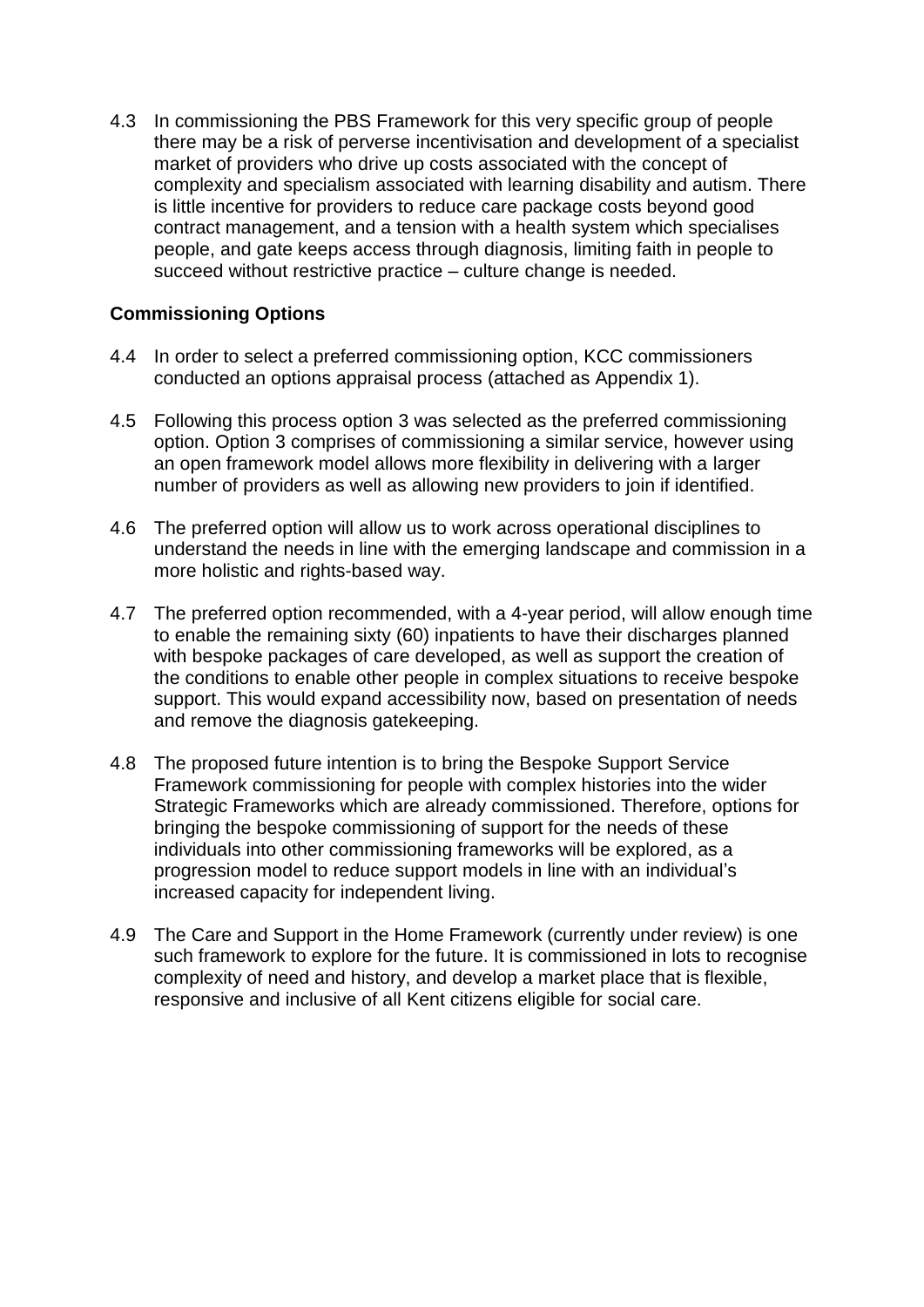# **Service Specification**

- 4.10 The specification has been reviewed to consider changes in the medical and social models of care for those with complex needs, and not restrict the bespoke service to that of one particular model of delivery (Positive Behavioural Support).
- 4.11 An additional change from the previous specification is the nomination agreement will not be included. This element of the specification no longer exists as it was not renewed.
- 4.12 The specification will also reflect the outputs from the recent Kent Care Summit and subsequent follow up workshop.

# **Procurement Plan**

- 4.11 It is proposed to undertake a procurement process for an open framework of providers.
- 4.12 The high-level proposed procurement timetable is set out below: Procurement Go live 17 June 2022 Invite to Tender return date 30 July 2022 Evaluation complete 20 August 2022 Contract award **Contract award** October 2022 Contract start 1 November 2022
- 4.13 Resources to undertake this procurement will be met from within the current commissioning team capacity with support from Adult and Children's Social Care colleagues for the evaluation of tenders.
- 4.14 A report detailing the outcome of the procurement and subsequent contract award will be shared members of the committee in September 2022

# **5. Financial Implications**

- 5.1 This is a supported living framework, delivering packages of care to learning disabled and autistic people, aged fourteen (14) and over, with the most complex needs. As such there are no accommodation costs to KCC
- 5.2 The providers on the current Framework are supporting twenty-four (24) individuals with a total annual spend (across Health and Social Care) of £8,534,505. Of that total the spend from Social Care (Children's and Adults) is £6,597,543. The NHS contribute £1,936,962.
- 5.3 There are currently twenty-five (25) other individuals referred through the Framework (not yet discharged from their current placement) that have a forecasted annual cost of £7,323,202.

# **6. Legal implications**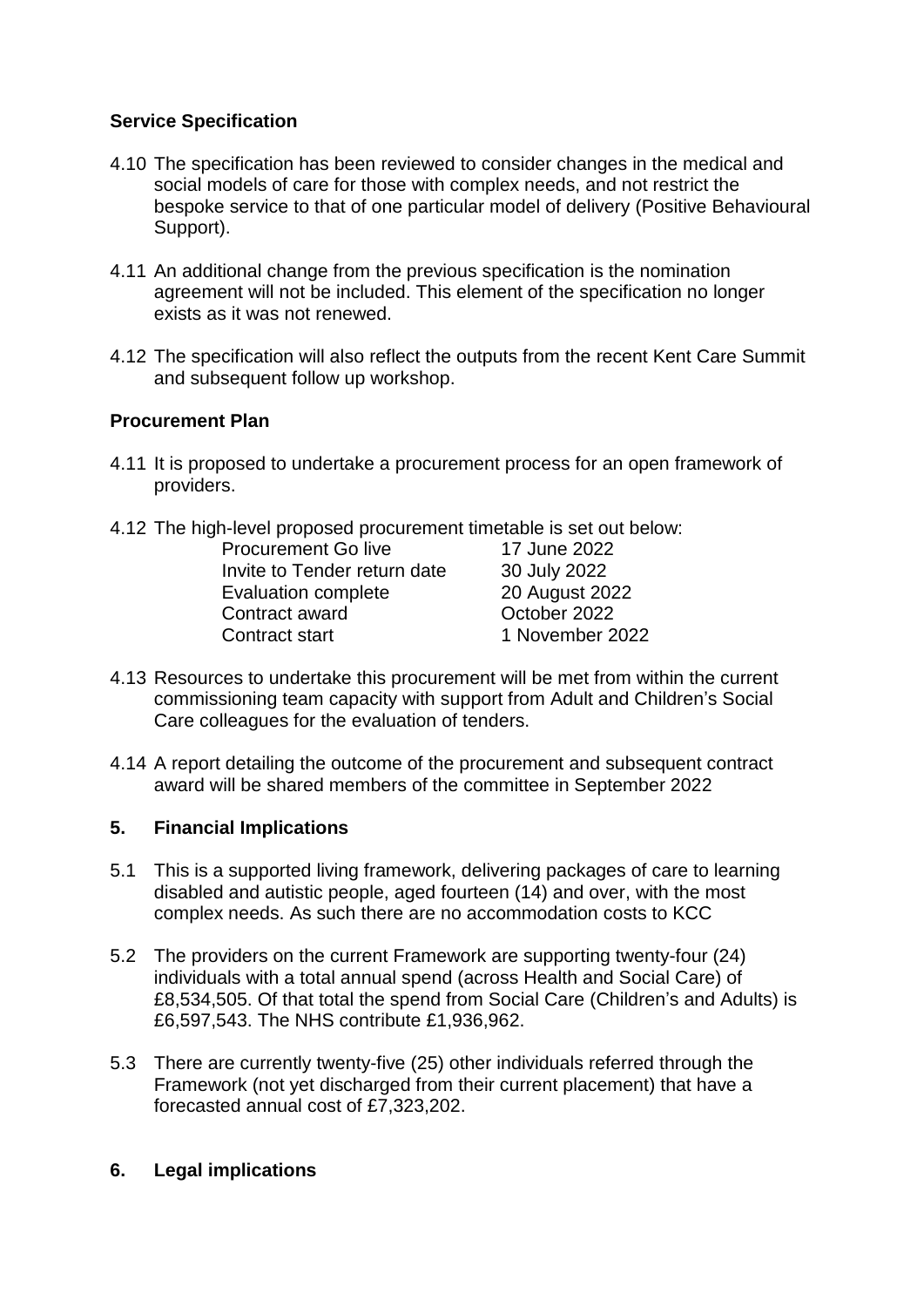- 6.1 It is the intention to undergo a procurement exercise to identify a suitable supplier in accordance with PCR 2015 Regulation 32(2)(c) and Procurement Policy Note 01/20.
- 6.2 The main legislative framework for the Service is the Care Act 2014 (for adults), the Children Act 1989 (for under 18s), and the principles of Mental Capacity Act 2005. These are statutory duties, and the new service will be compliant with all legislation.

#### **7. Equalities implications**

- 7.1 An Equality Impact Assessment will be undertaken as it has been four years since the last one was reviewed.
- 7.2 The development of the social movement for neurodiversity and the language evolution to support and describe the reframing is exposing the potential for some previously unseen intersectional inequalities. Particularly relating to autistic women and the possibility of diagnostic overshadowing with conditions such as borderline personality disorder.
- 7.3 The potential for this framework to also support those with complex needs, other than a learning disability or autistic people, brings fairer access for those with complex needs across all of Adult Social Care.

#### **8. Data Protection Implications**

8.1 A DPIA will not be required to complete the procurement. A DPIA will be undertaken at the point of contract award when it will be necessary to share information and data so providers are able to make informed and considered proposals to support these individuals.

#### **9. Conclusions**

- 9.1 The current Positive Behavioural Support Framework for bespoke service development and delivery for people with complex needs, including those with learning disabilities and autistic people is due to end on 30 October 2022.
- 9.2 There are a significant number of individuals who are currently referred to or waiting for a referral for placement through the framework. Therefore, there is a requirement for a new 4 year open framework, with a potential of increasing the number of providers available.
- 9.3 Future options of aligning these bespoke support services with other strategic commissioning frameworks will be explored as they become available.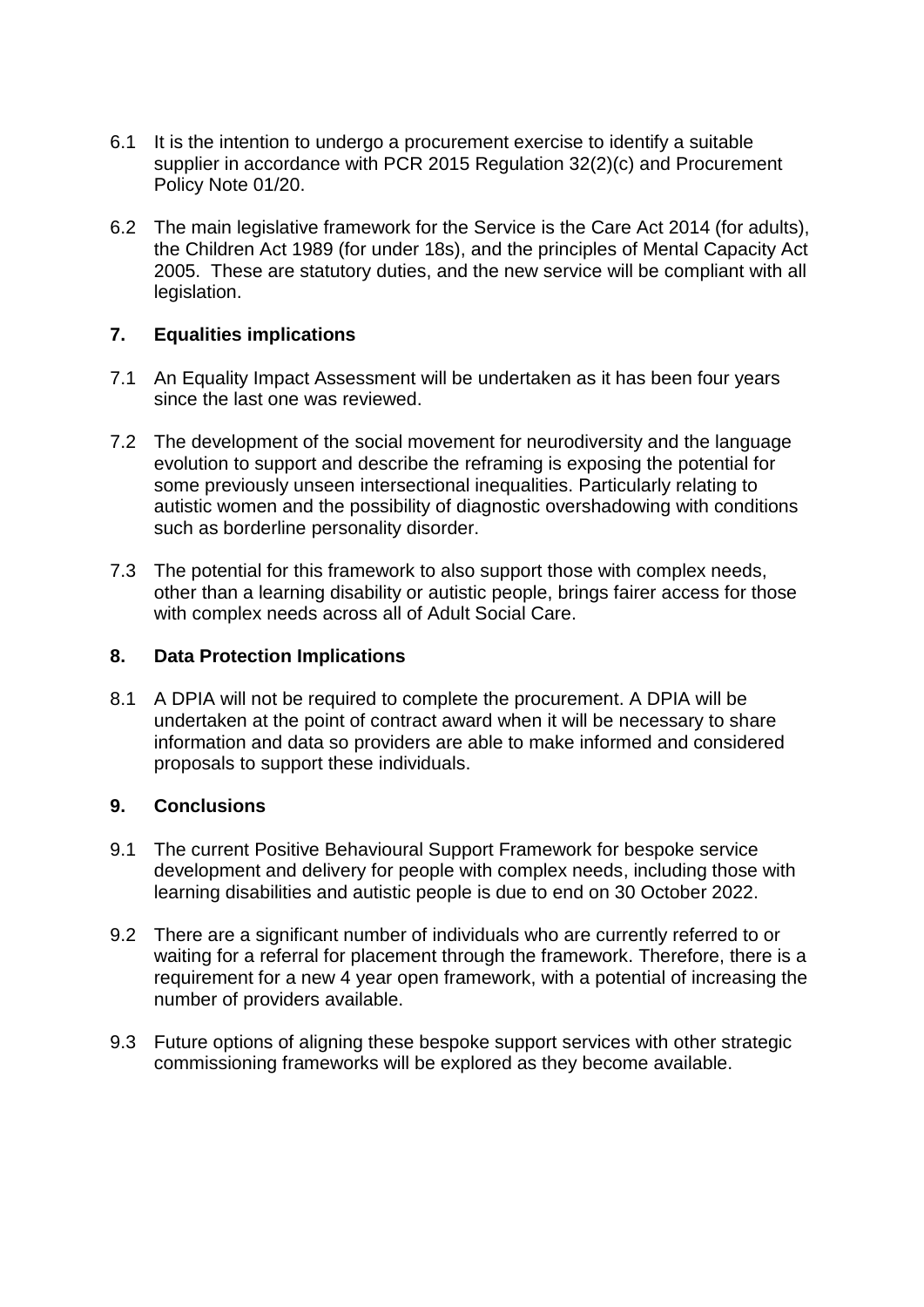## **9. Recommendations**

9.1 Recommendation(s): The Adult Social Care Cabinet Committee is asked to **CONSIDER** and **ENDORSE** or make **RECOMMENDATIONS** to the Cabinet Member for Adult Social Care and Public Health (in consultation with the Cabinet Member for Integrated Children's Services) on the proposed decision (Attached as Appendix A) to:

a) **APPROVE** the procurement for a new Bespoke Support Service for people with complex needs; and

b) **DELEGATE** authority to the Corporate Director Adult Social Care and Health and Corporate Director Children Young People and Education to take other relevant actions, including but not limited to finalising the terms of and entering into required contracts or other legal agreements, as necessary to implement the decision

#### **10. Background Documents**

None

## **11. Report Author**

Simon Mitchell Senior Commissioning Manager [simon.mitchell@kent.gov.uk](mailto:simon.mitchell@kent.gov.uk)

#### **Relevant Director**

Richard Smith Corporate Director Adult Social Care and Health [richard.Smith3@kent.gov.uk](mailto:richard.Smith3@kent.gov.uk)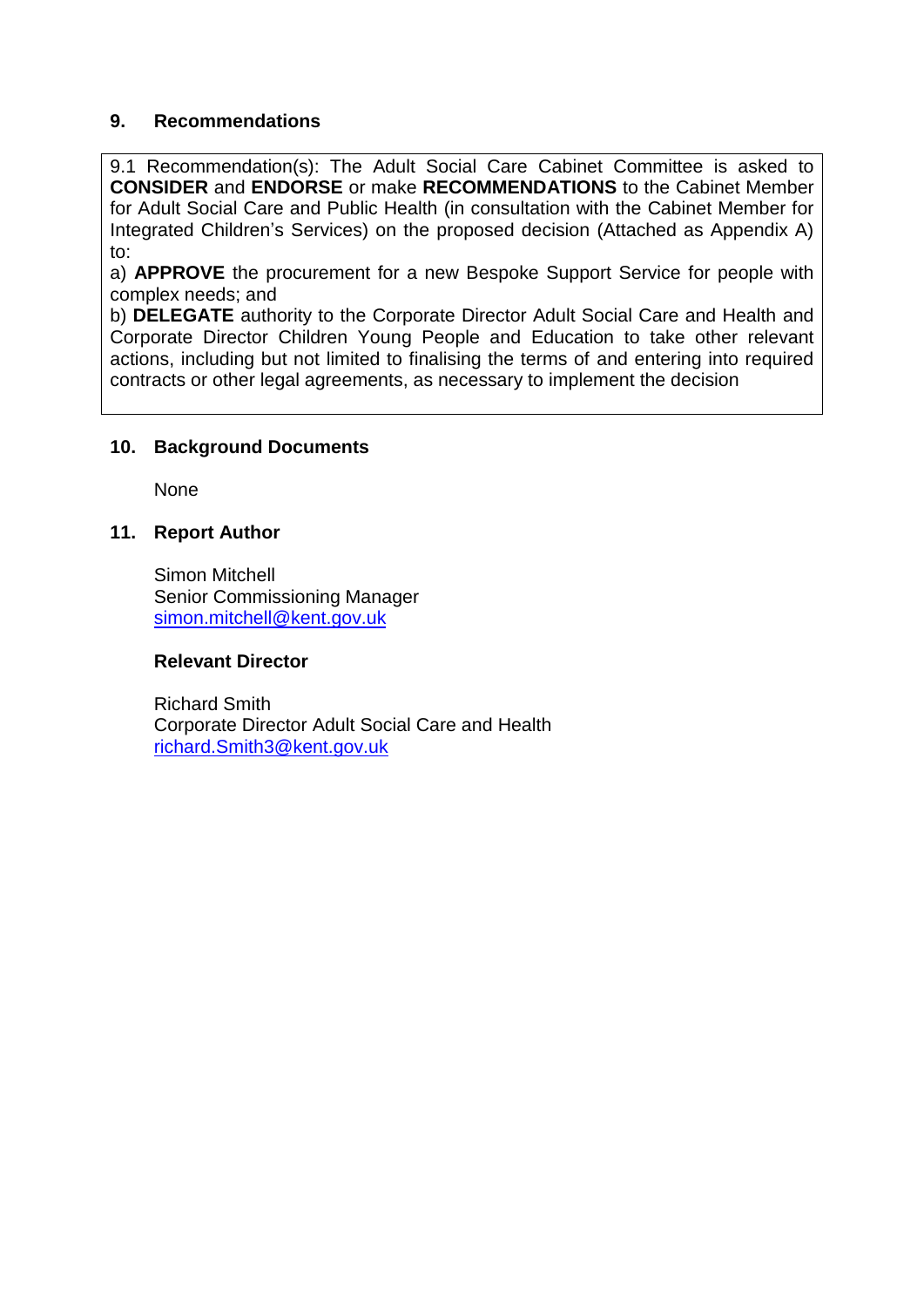# **Appendix 1: Commissioning Options Appraisal**

| <b>Option</b>                   | <b>Advantages</b>                                                      | <b>Disadvantages</b>                                                                   | <b>Risk</b>                                                                 |
|---------------------------------|------------------------------------------------------------------------|----------------------------------------------------------------------------------------|-----------------------------------------------------------------------------|
|                                 | Access to wider market                                                 | Easier to explain and for external partners                                            | Costs escalation as complexity of                                           |
| Do nothing and                  | Initially less time consuming                                          | to understand but evidence has shown us                                                | individuals situations and histories is                                     |
| procure support                 |                                                                        | that very specialist support is needed for                                             | inflated with no levers available to                                        |
| through open                    | <b>NOTE:</b> The option to procure and                                 | the client group and although providers                                                | reduce perception of need for                                               |
| market via<br><b>INDIvidual</b> | commission support via indi<br>contract for individuals runs           | say that can meet needs - they cannot                                                  | speciality as risk of breakdown also                                        |
| contracts                       | parallel so that social workers are                                    | and placements quickly breakdown                                                       | increases, only adding to complexity<br>and increasing crisis potential for |
|                                 | not restricted to commissioned                                         |                                                                                        | people who need bespoke care                                                |
|                                 | frameworks                                                             |                                                                                        |                                                                             |
| 2                               | Easy to contract manage                                                | Single point of failure, does not promote                                              | Provider failure / safeguarding or                                          |
| Single Provider                 | consistency of offer across the                                        | market shaping as per the vision of the                                                | quality issues meaning we are unable                                        |
|                                 | County                                                                 | Kent STP or Care Act duties                                                            | to use provision, would stop delivery                                       |
|                                 | Potentially reduced time needed to                                     | Not in line with a needs led, person                                                   | and risk crisis for a more people                                           |
|                                 | procure and secure                                                     | centred approach                                                                       | Cost escalation related to specialist                                       |
|                                 |                                                                        | No opportunity to develop sustainable                                                  | nature, less likely to keep up with                                         |
|                                 |                                                                        | market solutions or innovate                                                           | emerging practice                                                           |
|                                 |                                                                        | More likely to be institutional, and                                                   |                                                                             |
|                                 |                                                                        | segregating in nature, reduced choice &                                                |                                                                             |
|                                 |                                                                        | control for people                                                                     |                                                                             |
| 3                               | Allows us to develop the market                                        | Providers in the past have said that they                                              | Risk that market is incentivised to                                         |
| Dynamic                         | and work with providers who can<br>show their track record of delivery | can cope with challenging behaviour, only<br>for placements to fail because they don't | drive down costs and quality to                                             |
| Purchasing<br>System            | with this highly complex client                                        | have the right models of support back up                                               | reinforce a cycle of placement<br>breakdown, which then reinforces the      |
|                                 | group.                                                                 | with well trained and supervised staff -                                               | perception of further complexity and                                        |
|                                 | Increases transparency for                                             | the open market will say that can do this                                              | danger, leading to an increase in                                           |
|                                 | suppliers and Small Medium                                             | history has shown they can't!                                                          | costs over time, with loss of choice                                        |
|                                 | Enterprises (SMEs) and new                                             |                                                                                        | and control for people, and a market                                        |
|                                 | entrants to the marketplace                                            |                                                                                        | that cannot innovate or meet the                                            |
|                                 | Creates active competition in real                                     |                                                                                        | emerging needs in line with a                                               |